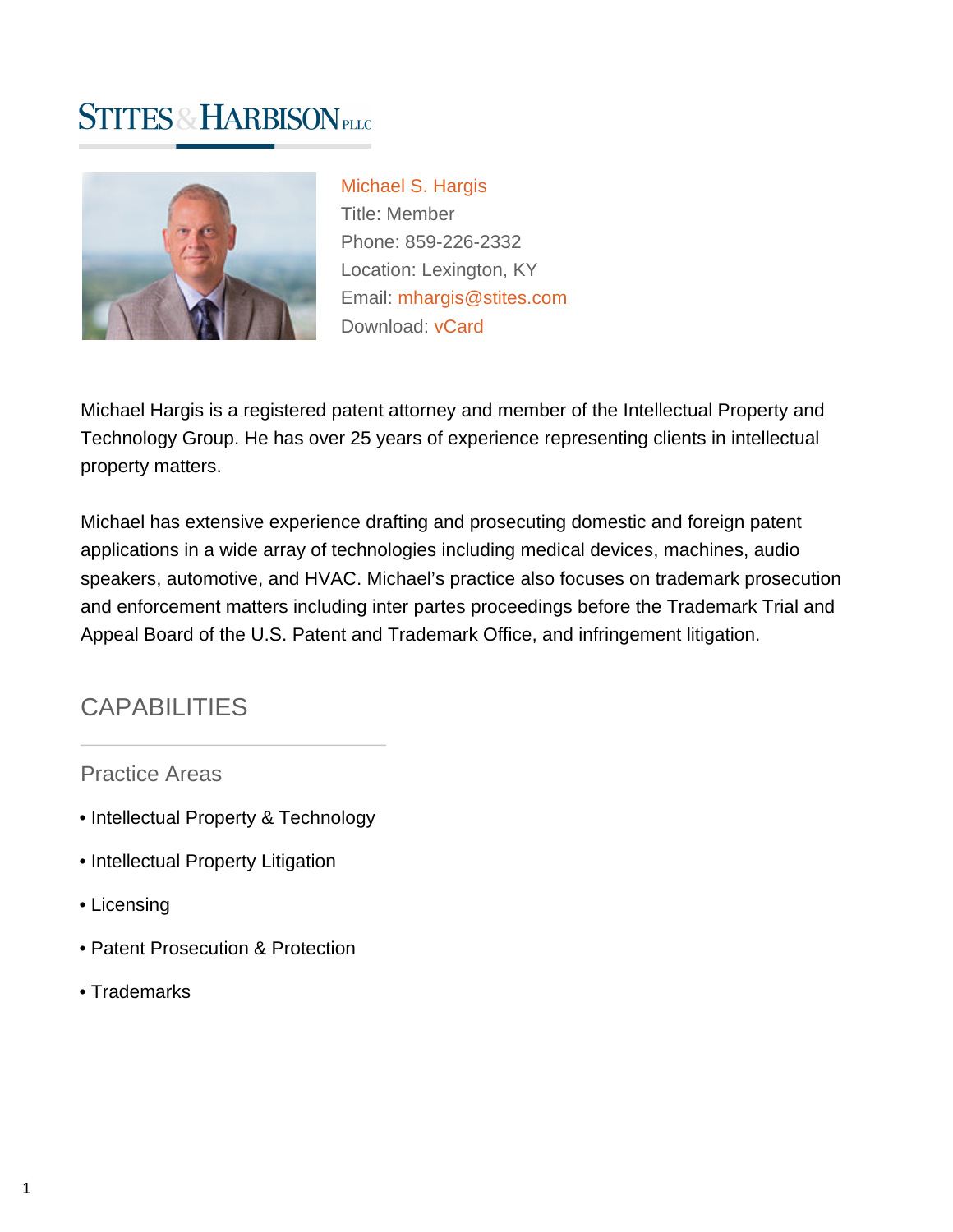# RECENT ASSIGNMENTS

- Serves as outside counsel for a large university protecting and enforcing its trademark rights in support of its highly successful licensing program.
- Counseled individuals in developing and pursuing patent and trademark protection for start-up businesses.
- Prepared and prosecuted patent applications in a wide variety of technologies including medical devices, machines, audio speakers, electronics, automotive, and HVAC.
- Successfully opposed registration of a competitor's mark through an opposition proceeding conducted by the Trademark Trial and Appeal Board of the United States Patent and Trademark Office.

### BAR ADMISSIONS

- Kentucky
- U.S. Court of Appeals for the 6th Circuit
- U.S. District Court for the Eastern District of Kentucky
- U.S. District Court for the Western District of Kentucky
- United States Patent and Trademark Office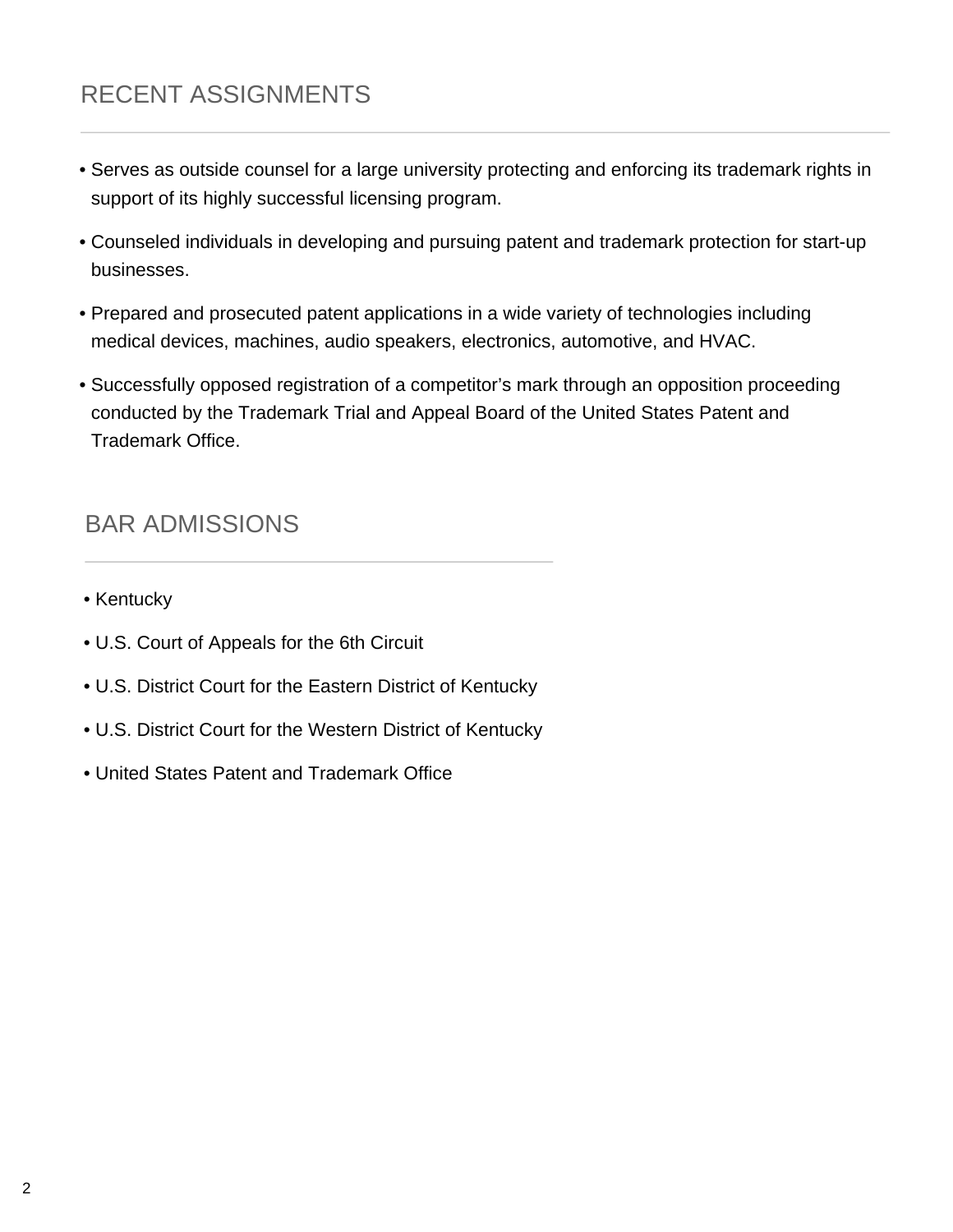# RECENT NEWS, ARTICLES & SPEAKING ENGAGEMENTS

- Trademark Modernization Act Provides Useful tools for Brand Owners of All Sizes Business Lexington, September 29, 2021
- Stites & Harbison adds four IP attorneys by Haley Cawthon, KYINNO, September 27, 2021
- Stites & Harbison Adds Four IP Attorneys in Kentucky by Adrian Cruz, Law360, July 19, 2021
- Intellectual property attorneys join Stites & Harbison by staff reporter, The Lane Report, July 15, 2021

#### **MEMBERSHIPS**

- Fayette County Bar Association
- Kentucky Bar Association
- American Intellectual Property Law Association

# COMMUNITY INVOLVEMENT

• Southland Church, Member